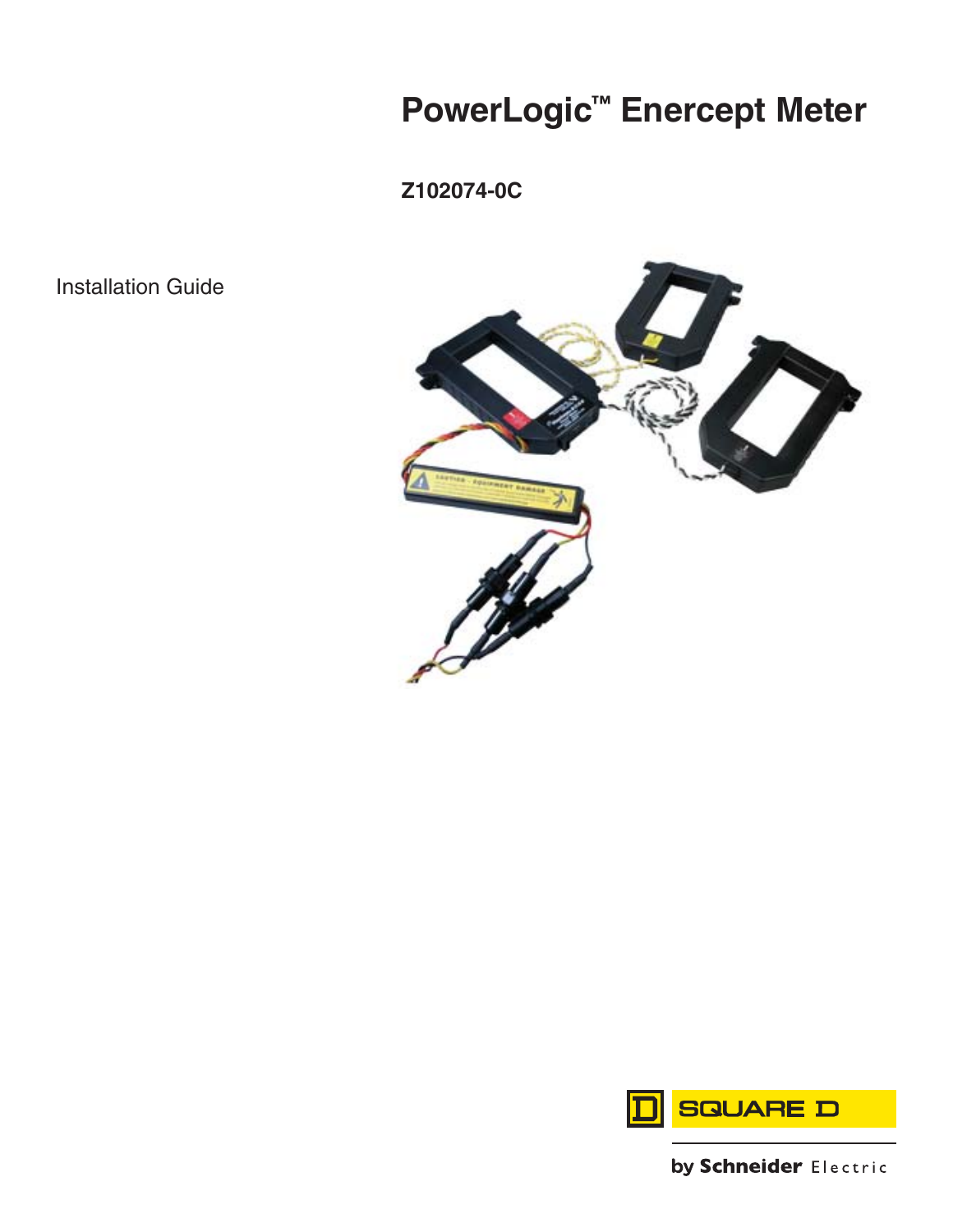## **HAZARD CATEGORIES AND SPECIAL SYMBOLS**

Read these instructions carefully and look at the equipment to become familiar with the device before trying to install, operate, service or maintain it. The following special messages may appear throughout this bulletin or on the equipment to warn of potential hazards or to call attention to information that clarifies or simplifies a procedure.



The addition of either symbol to a "Danger" or "Warning" safety label indicates that an electrical hazard exists which will result in personal injury if the instructions are not followed.

This is the safety alert symbol. It is used to alert you to potential personal injury hazards. Obey all safety messages that follow this symbol to avoid possible injury or death.

## **DANGER**

 **DANGER** indicates an imminently hazardous situation which, if not avoided, **will result in** death or serious injury.

## **WARNING**

**WARNING** indicates a potentially hazardous situation which, if not avoided, **can result in** death or serious injury.

## **A CAUTION**

**CAUTION** indicates a potentially hazardous situation which, if not avoided, **can result in** minor or moderate injury.

## **CAUTION**

**CAUTION,** used without the safety alert symbol, indicates a potentially hazardous situation which, if not avoided, **can result in** property damage.

**NOTE:** Provides additional information to clarify or simplify a procedure.

Electrical equipment should be installed, operated, serviced, and maintained only by qualified personnel. No responsibility is assumed by Schneider Electric for any consequences arising out of the use of this material.

This equipment has been tested and found to comply with the limits for a Class A digital device, pursuant to part 15 of the FCC Rules. These limits are designed to provide reasonable protection against harmful interference when the equipment is operated in a commercial environment. This equipment generates, uses, and can radiate radio frequency energy and, if not installed and used in accordance with the instruction manual, may cause harmful interference to radio communications. Operation of this equipment in a residential area is likely to cause harmful interference in which case the user will be required to correct the interference at his own expense. This Class A digital apparatus complies with Canadian ICES-003.

## **PLEASE NOTE**

## **FCC NOTICE**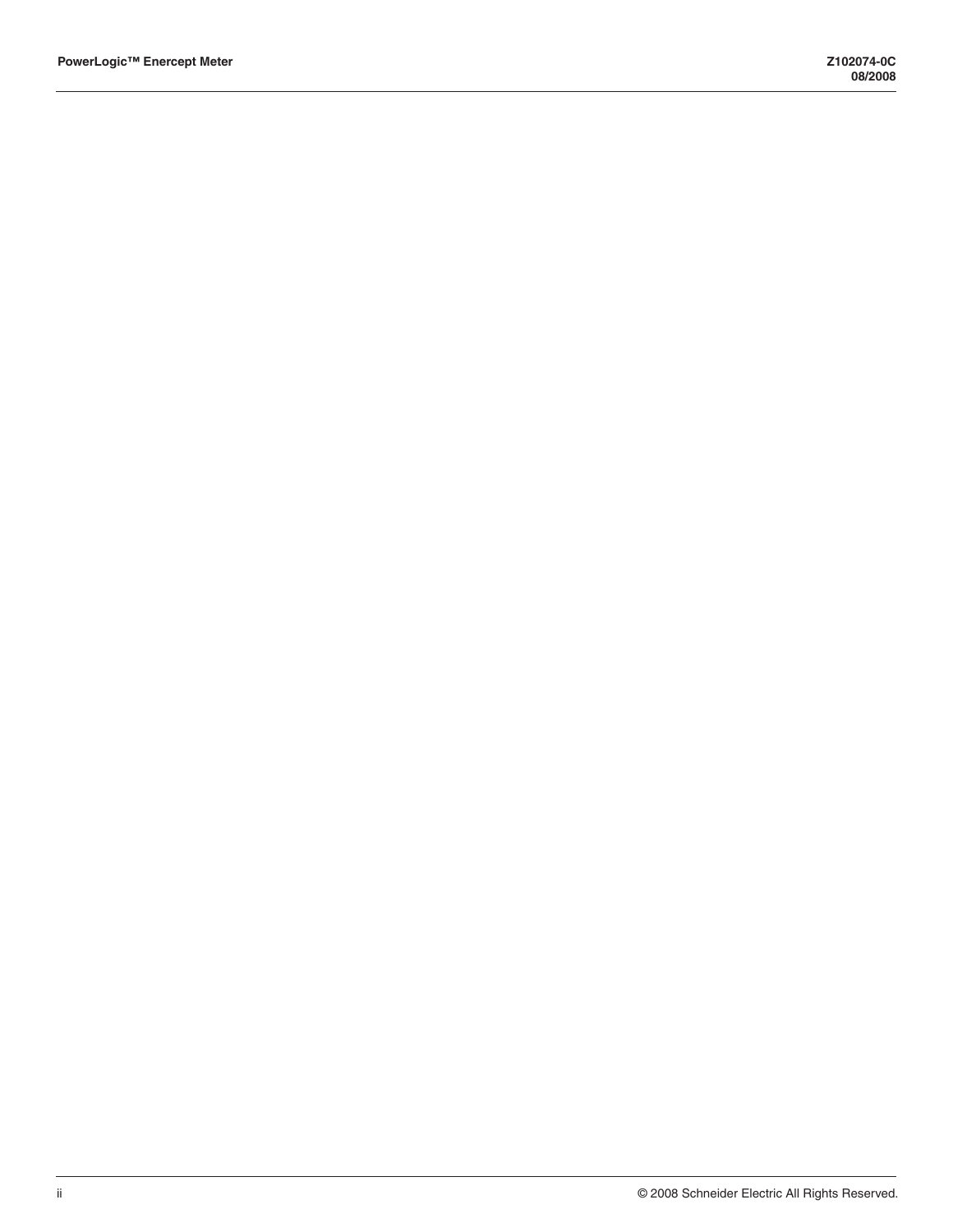<span id="page-4-0"></span>The PowerLogic™ Enercept® meter is the ideal cost-effective solution for standard energy metering applications. It combines easy-to-install split-core CTs and highly accurate digital metering and communications electronics in the same package. This unique design eliminates the need for a separate meter enclosure or to disconnect conductors, and it greatly reduces installation costs.

There are two models of the Enercept meter: basic and enhanced. These application specific meters differ in the amount of information they report. The basic model reports power and energy, while the enhanced model provides multiple parameters, including power, demand, energy, amps, volts, power factors, and reactive power.

The Enercept meter uses the Modbus RTU 2-wire communications protocol and can be networked with PowerLogic™ devices. Using System Manager™ software, you can present information from the Enercept meter in tabular or graphic formats, as well as generate alarms, historical logs, trends, and reports.

The Enercept meter provides ANSI C12.1 metering accuracy and is UL and cUL listed, making it ideal for many applications, including:

- Departmental costing in commercial and industrial facilities
- Real time power monitoring
- Energy management and performance contracting

## **A DANGER**

### **HAZARD OF ELECTRIC SHOCK, EXPLOSION, OR ARC FLASH**

- This equipment must be installed and serviced only by qualified personnel.
- Turn off all power supplying this equipment before working on or inside equipment.
- Always use a properly rated voltage sensing device to confirm that power is off.
- Replace all devices, doors, and covers before turning on power to this equipment.

 **Failure to observe this instruction will result in death or serious injury.**

### **SAFETY PRECAUTIONS**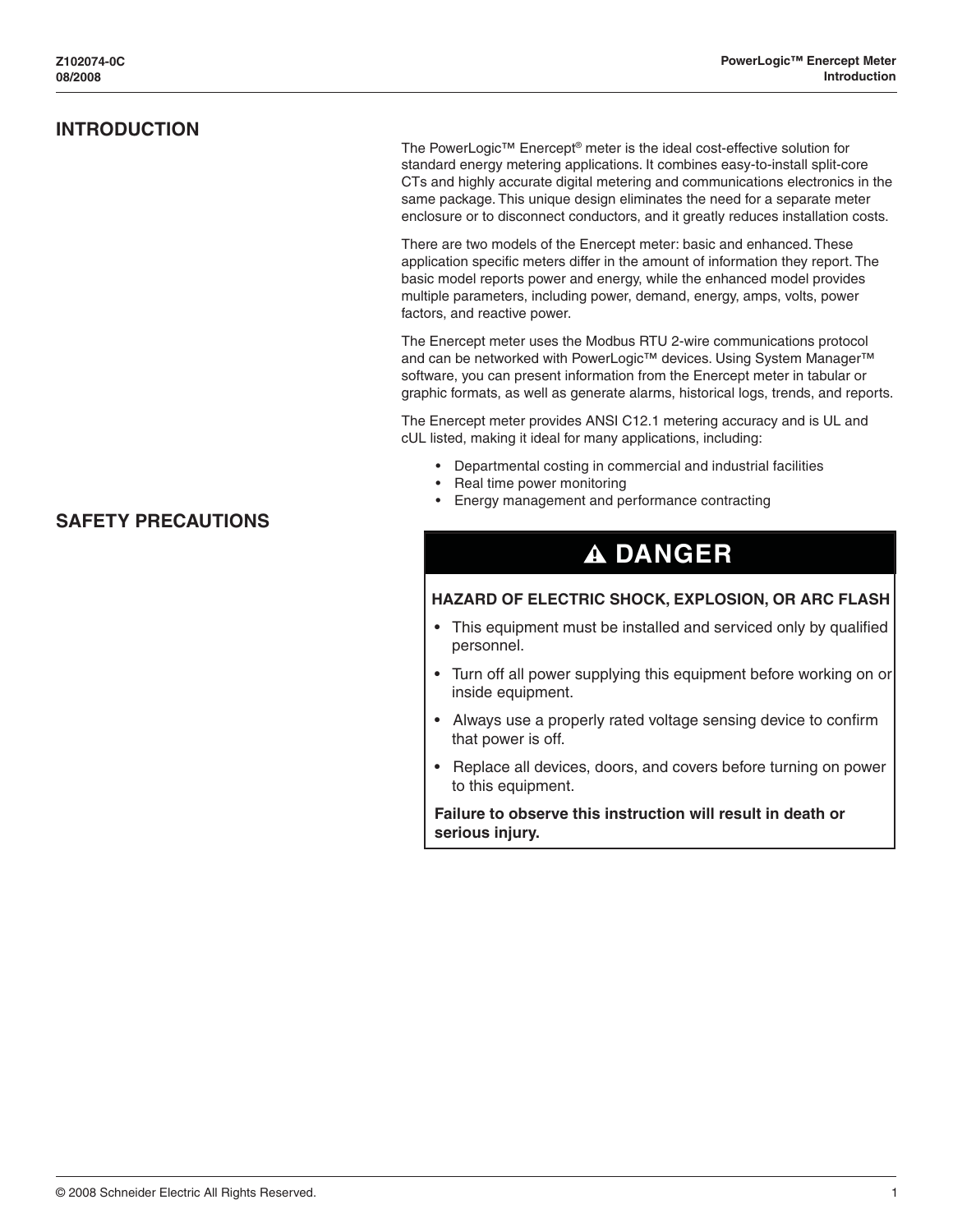## <span id="page-5-0"></span>**HARDWARE DESCRIPTION**

### 1. **Voltage Leads**

Figures 3–6 on pages 5 and 6 show how to connect the leads to the source to be monitored. Input range is 208 to 480 V line-to-line.

### 2. **Mandatory Fuse Per NEC**

Maximum current draw is 60 mA. Fuses provided by factory are rated 1/2 A. 200 K AIC. Replace only with fuses of same type and rating.

### 3. **Modbus RS-485 Port**

Connect to Modbus network. Figure 8 on page 7 shows how to connect RS-485 communication wires.

### 4. **Status LED**

The LED blinks green when the product is functioning normally. It blinks slowly, approximately one second on, then one second off. If the LED is red and blinking slowly, it may indicate incorrect wiring or a power factor that is less than 0.5. If the LED is red and blinking quickly, the CT's maximum current rating has been exceeded.

### 5. **Address Selection Switches**

Each Modbus device on a communication string must have a unique address. Set these switches before connecting the device.

**NOTE:** NOTE: If an address is selected that conflicts with another device, both devices will be unable to communicate.

### 6. **External CTs**

External CTs are permanently attached and must not be disconnected or used with other meters.



**Figure 1 Diagram of typical Enercept meter**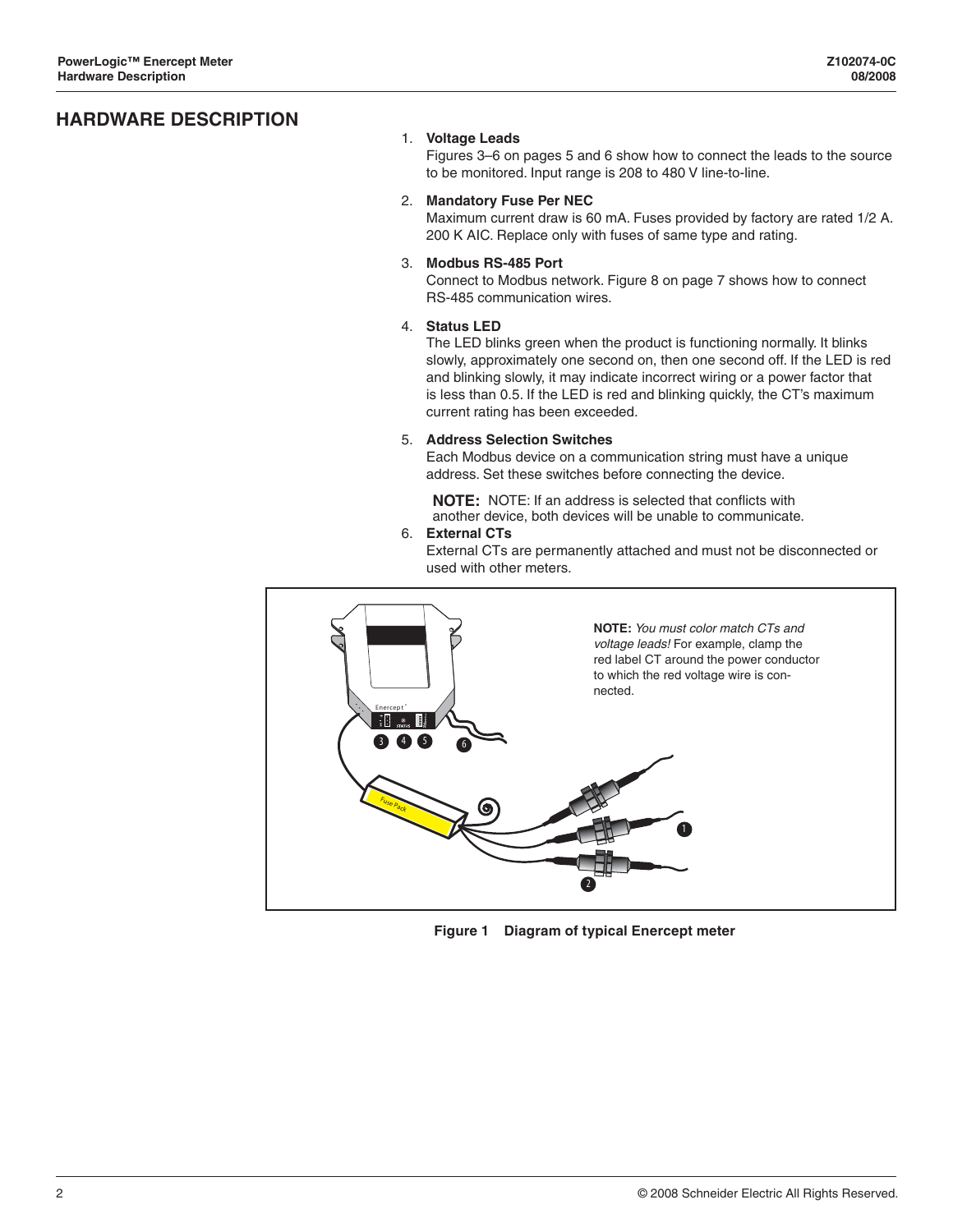## <span id="page-6-0"></span>**INSTALLING AND WIRING THE METER**

## **A DANGER**

### **HAZARD OF ELECTRIC SHOCK, EXPLOSION, OR ARC FLASH**

- This equipment must be installed and serviced only by qualified personnel.
- Turn off all power supplying this equipment before working on or inside equipment.
- Always use a properly rated voltage sensing device to confirm that power is off.
- Replace all devices, doors, and covers before turning on power to this equipment.

### **Failure to observe this instruction will result in death or serious injury.**

To install the Enercept meter, complete the following steps:

- 1. Each Modbus device on a communication string must have a unique address. Before connecting the meter to the RS-485 communication wires, choose an address that is not in use, and set the switches as shown in Figure 2 on page 4. If the address conflicts with another device, neither device will communicate.
- 2. Turn off all power to the equipment into which the Enercept meter is to be installed, verify power is off with a properly rated voltage sensing device, and lock-out all power sources during installation.
- 3. Connect the voltage leads to the phase conductors, based on system type, as shown in Figures 3–6 on pages 5 and 6. Connect the red lead to Phase A, the black lead to Phase B, and the yellow lead to Phase C.
- 4. For 4–wire systems, remove the end cap of the white wire prior to connecting to the neutral conductor. For 3–wire systems, leave the white wire capped and coiled.

**NOTE:** The meter does not communicate on the network bus without power. Without power to the meter, POWERLOGIC software will report a communication error, and the Enercept Display Interface will display asterisks for that particular meter.

5. Install CTs on conductors. Each CT must be installed on the same conductor as the correspondingly colored voltage lead. (See wiring diagrams on pages 6 and 7.) The unit will automatically detect phase reversal, so it is not important to orient a particular side of each CT toward the load.

**NOTE:** In any application in which fault currents can exceed 20 times rated current of CT rating, use wire ties to secure the I-bar to the CT housing. Use ties on each side of all three CTs (see Figure 7 on page 7). Secure CTs using wire ties or brackets. If the I-bar is removed, re-orient it according to the markings on the surface of the core surface, then re-attach it.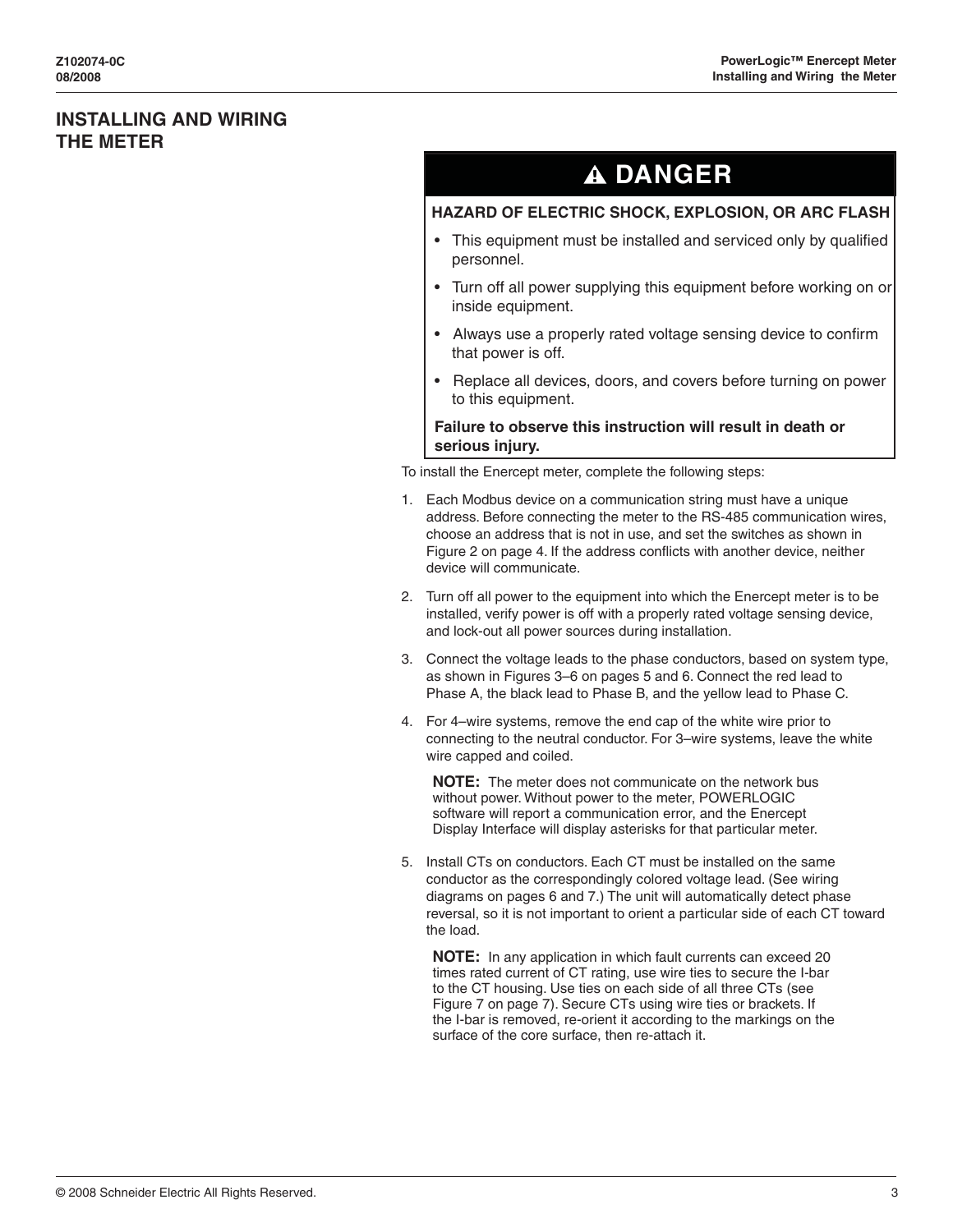- 6. Attach the RS-485 communication wires to the terminal block as shown in Figure 8 on page 7, then plug the terminal block into the red CT. ("Appendix C—Communications" on page 11 for additional communications information.)
- 7. Insulate any exposed wiring. Ensure that insulation complies with local and national electrical codes.

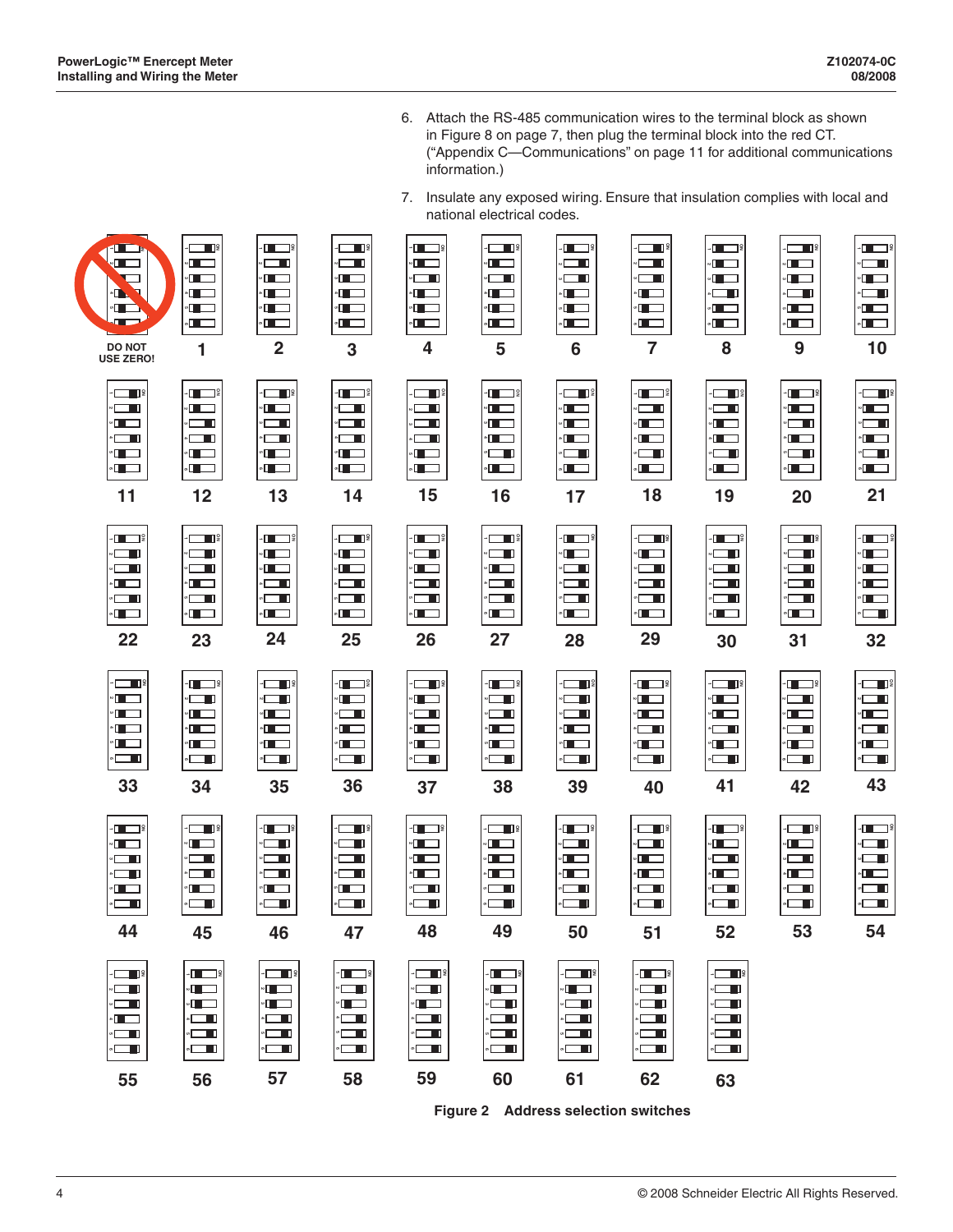







## **CAUTION**

 **HAZARD OF PRODUCT OVERHEATING WHEN USED WITH VARIABLE SPEED DRIVES** 

• Connect voltage leads on the line side of Variable Speed Drives.

 **Failure to follow these instructions can result in equipment damage.**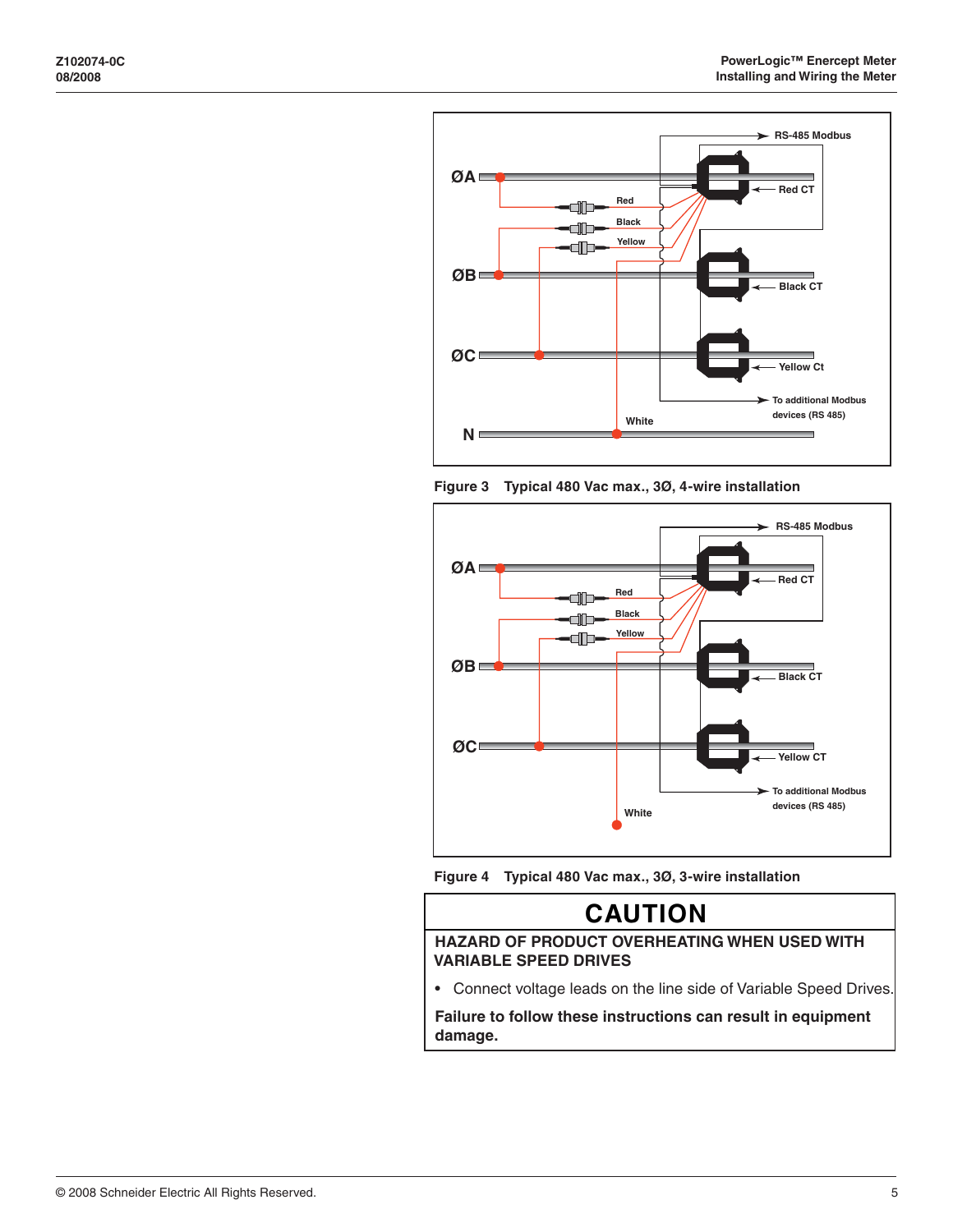

**Figure 5 Typical 240/120 VAC 1Ø, 3-wire installation**



**Figure 6 Typical 277 VAC 1Ø, 2-wire installation**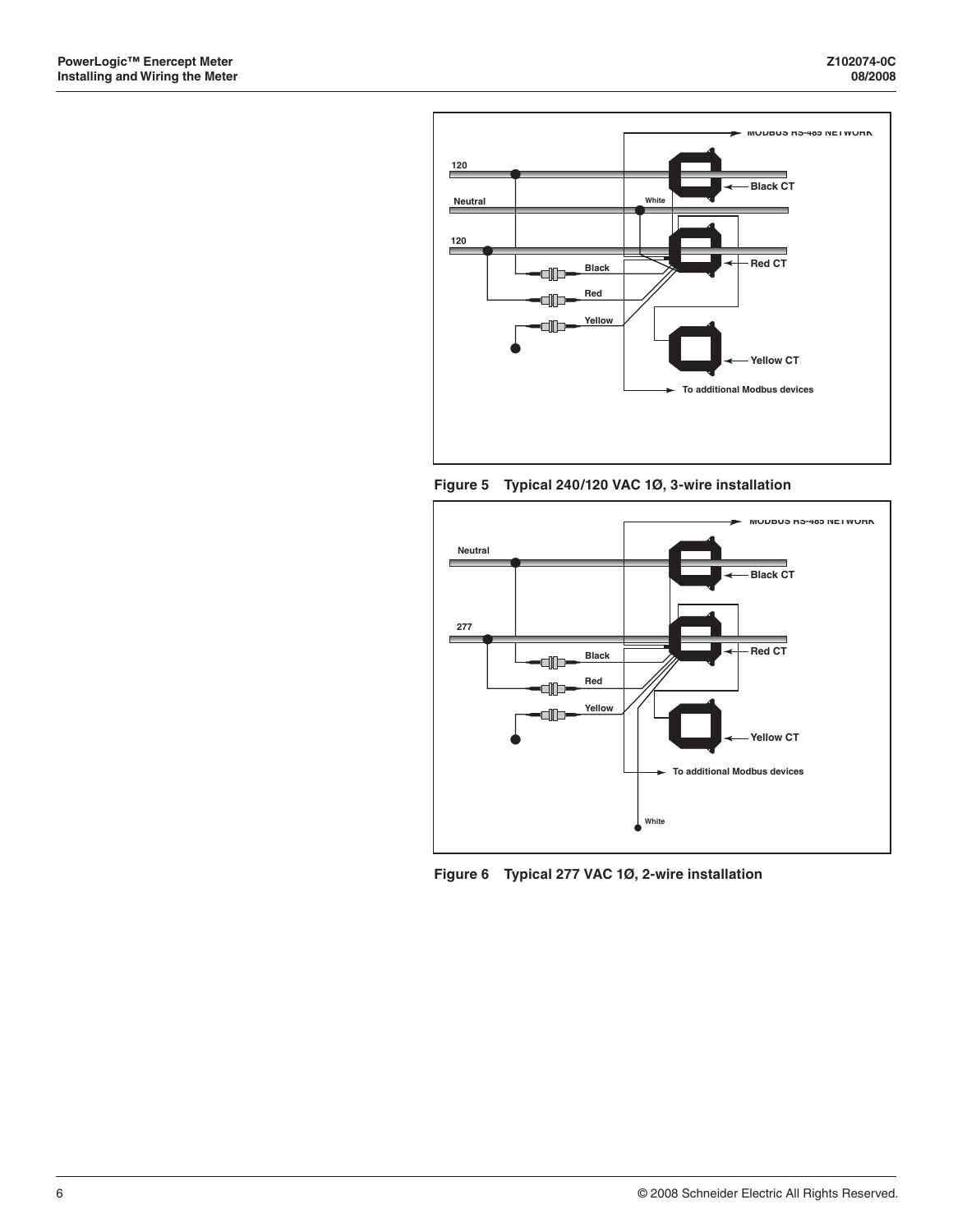





**Figure 8 Wiring the RS-485 terminal block**

8. Do not ground the shield inside the electrical panel. Isolate all Modbus wires, including the shield.

**NOTE:** All Enercept wiring is Class 1, with the exception of the data cable which is a Class 2 wire and must be isolated from Class 1 wire, as per UL508.

- 9. Secure the Modbus cable where it enters the electrical panel.
- 10. Connect all Modbus devices together in a daisy chain.
- 11. Use a shielded, twisted pair wire (e.g., BELDEN 1120A) or similar type wire for Modbus cables.
- 12. Up to 32 Modbus devices can be connected together on a daisy chain. Additional devices may be connected to the daisy chain if an RS-485 repeater is used.
- 13. See "Appendix C—Communications" on page 11 for additional communications information.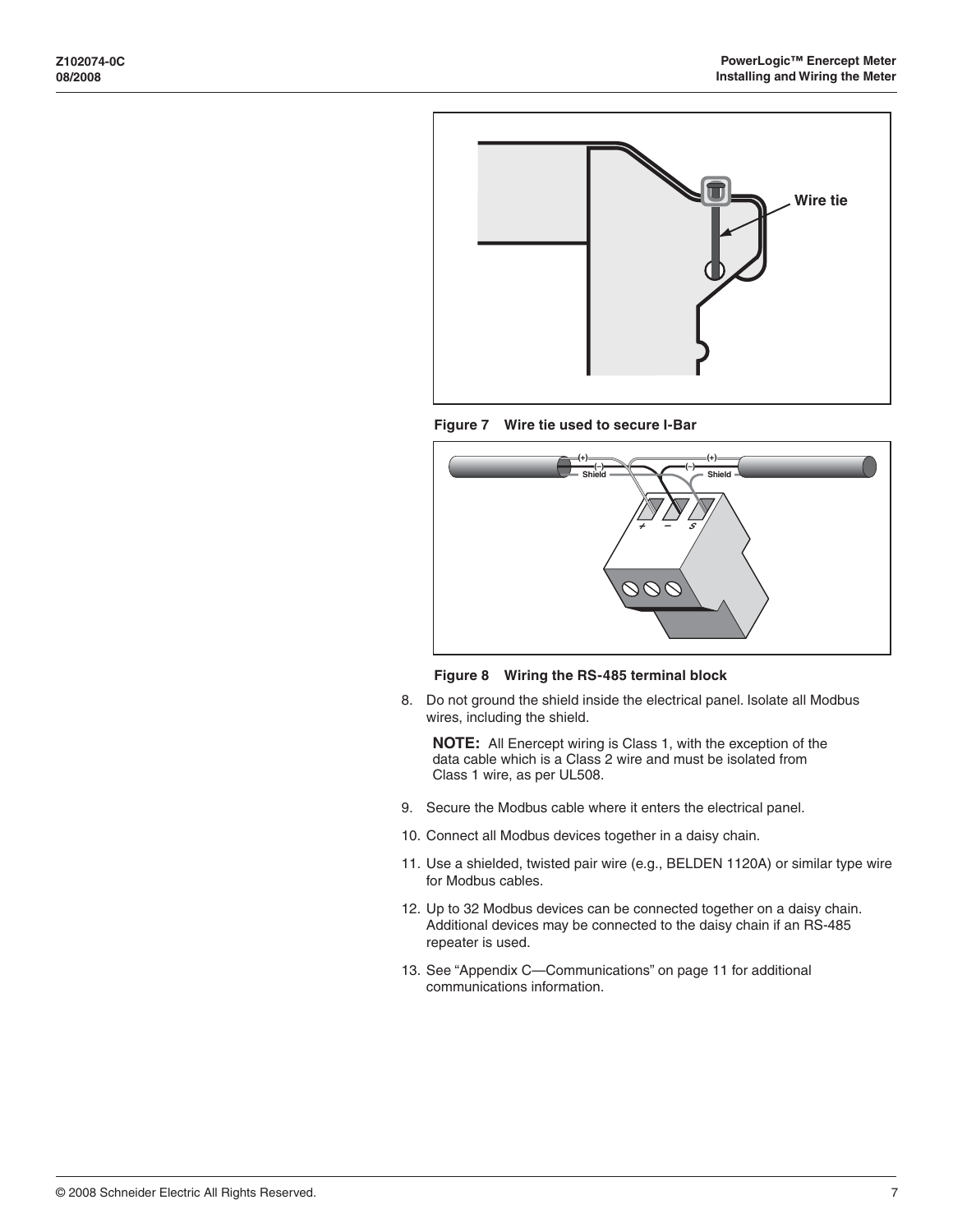## <span id="page-11-0"></span>**TROUBLESHOOTING**

| <b>Problem</b>                                                                                                    | <b>Possible Solution</b>                                                                                                                                                                                                                                                                                                                                                                                                                                                                                                                                                                                                                                                                                                                                                                                                   |
|-------------------------------------------------------------------------------------------------------------------|----------------------------------------------------------------------------------------------------------------------------------------------------------------------------------------------------------------------------------------------------------------------------------------------------------------------------------------------------------------------------------------------------------------------------------------------------------------------------------------------------------------------------------------------------------------------------------------------------------------------------------------------------------------------------------------------------------------------------------------------------------------------------------------------------------------------------|
| STATUS LED does not illuminate.                                                                                   | Check the fuses and voltage connections. The STATUS<br>LED should blink regardless of CTs, Modbus connec-<br>tions and DIP switch settings.                                                                                                                                                                                                                                                                                                                                                                                                                                                                                                                                                                                                                                                                                |
| STATUS LED does not illuminate.<br>and the unit is wired on the load<br>side of an adjustable frequency<br>drive. | The unit must not be installed on the load side of an<br>adjustable frequency drive. The thermal fuse inside the<br>potted assembly has blown and this has caused the<br>meter to lose functionality.                                                                                                                                                                                                                                                                                                                                                                                                                                                                                                                                                                                                                      |
| Enercept meter interferes with<br>another Modbus device on the<br>communication string.                           | Set DIP switches to a Modbus address which is not in<br>use.                                                                                                                                                                                                                                                                                                                                                                                                                                                                                                                                                                                                                                                                                                                                                               |
| Readings seem highly inaccurate.                                                                                  | Check that each CT is installed on the conductor<br>$\bullet$<br>with the corresponding color voltage input lead<br>attached. In most cases, incorrect wiring will cause<br>the STATUS LED to blink RED (slowly). However, a<br>power factor lower than 0.5 could cause the LED to<br>blink this way, even if the unit is installed properly.<br>It does not matter which side of the CTs face toward<br>$\bullet$<br>the load.<br>Check actual current with a clamp-on ammeter.<br>Expected power is:<br>$kW = Volts x$ Amps x 1.732 x PF $\div$ 1000<br>$kW =$ Horsepower x .746<br>PF is usually 0.7 to 0.95, depending on the nature of<br>the load.<br>Compare this to the kW. • If current is below 1-2% of<br>٠<br>full scale maximum for the CT, an Enercept meter<br>with a smaller CT rating is probably needed. |
| Meter is off-line when load is<br>switched off.                                                                   | The Enercept meter cannot communicate without<br>voltage. The meter is powered from the measured line<br>and requires the load to be switched on to operate.                                                                                                                                                                                                                                                                                                                                                                                                                                                                                                                                                                                                                                                               |
| STATUS LED blinks red.                                                                                            | $\bullet$<br>If the LED blinks quickly, approximately 5 blinks in 2<br>seconds, the CT current rating is too small. A larger<br>CT current rating is required.<br>If the LED blinks slowly (approximately 1 blink in 2<br>۰<br>seconds), the CTs are not installed on the correct<br>conductors, or the load's power factor is less than<br>0.5. The meter can measure these low power factors,<br>but few loads normally operate at such a low power<br>factor.                                                                                                                                                                                                                                                                                                                                                           |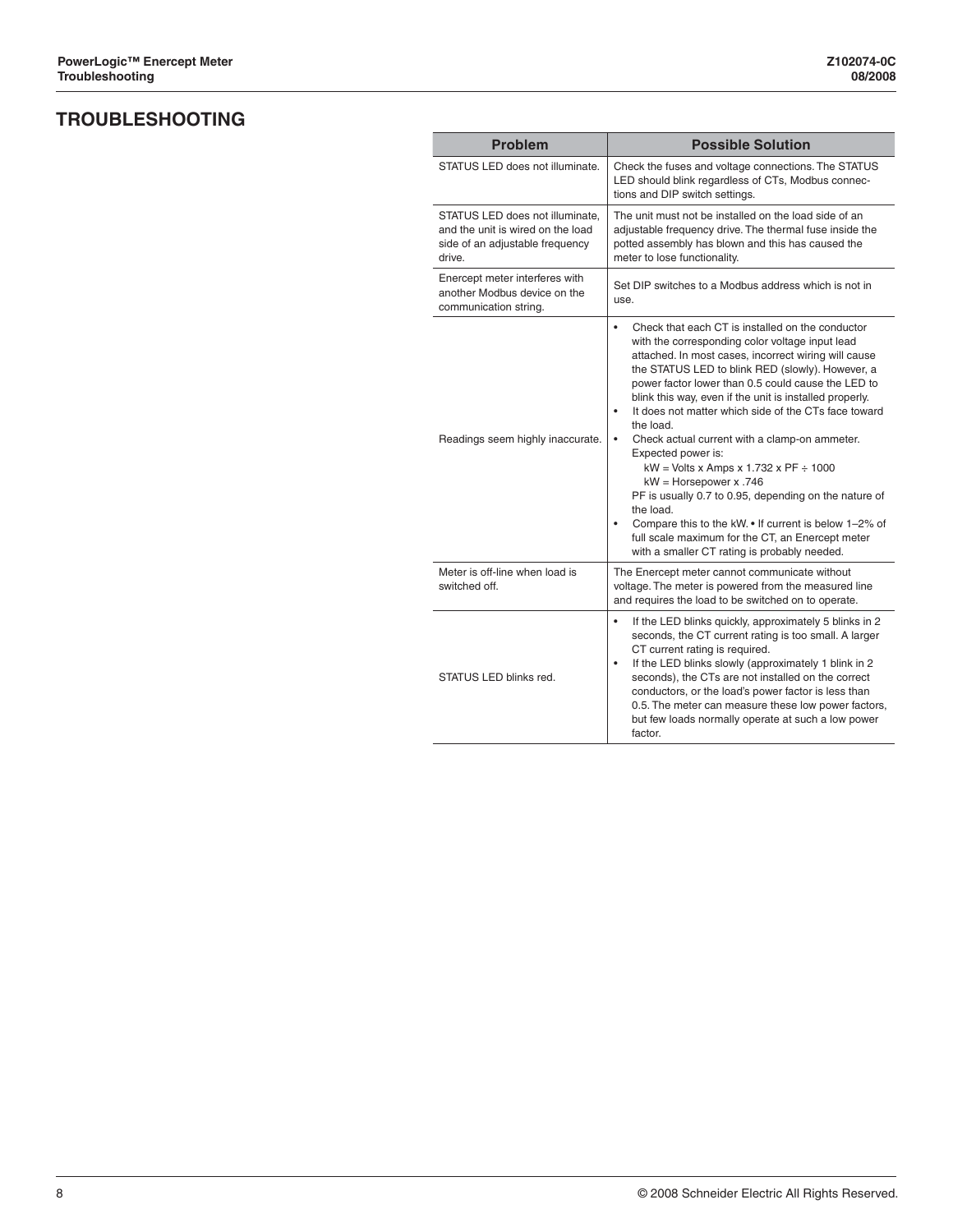## <span id="page-12-0"></span>**APPENDIX A—SPECIFICATIONS**

| <b>Basic Enercept Meter</b>        |                                                                                                                                                                                                                                                                                                     |  |  |
|------------------------------------|-----------------------------------------------------------------------------------------------------------------------------------------------------------------------------------------------------------------------------------------------------------------------------------------------------|--|--|
| <b>Type</b>                        | <b>Description</b>                                                                                                                                                                                                                                                                                  |  |  |
| Input primary voltage              | 208-480 Vac line-to-line                                                                                                                                                                                                                                                                            |  |  |
| Number of phases monitored         | One or Three                                                                                                                                                                                                                                                                                        |  |  |
| Frequency                          | 50/60 Hz                                                                                                                                                                                                                                                                                            |  |  |
| Maximum primary current            | 2400 amps cont. per phase                                                                                                                                                                                                                                                                           |  |  |
| AIC rating                         | 100,000 kAIC                                                                                                                                                                                                                                                                                        |  |  |
| Internal isolation                 | 2000 Vac rms                                                                                                                                                                                                                                                                                        |  |  |
| Case insulation                    | 600 Vac                                                                                                                                                                                                                                                                                             |  |  |
| <b>Operating Temperature Range</b> | 0°C/32°F to 60°C/140°F, 0-95% relative humidity,<br>non-condensing)                                                                                                                                                                                                                                 |  |  |
| Accuracy                           | ±1.0%                                                                                                                                                                                                                                                                                               |  |  |
| Communications                     | RS-485, 2-wire plus shield, 9600 Baud, no parity                                                                                                                                                                                                                                                    |  |  |
| Protocol                           | Modbus RTU                                                                                                                                                                                                                                                                                          |  |  |
| Data for output                    | Energy, kWH<br>Real Power, kW, total                                                                                                                                                                                                                                                                |  |  |
| <b>Current transformer</b>         | Split-core, 100, 300, 400, 800, 1600, or 2400 amps                                                                                                                                                                                                                                                  |  |  |
| <b>Enhanced Enercept Meter</b>     |                                                                                                                                                                                                                                                                                                     |  |  |
| <b>Type</b>                        | <b>Description</b>                                                                                                                                                                                                                                                                                  |  |  |
| Input primary voltage              | 208-480 Vac line-to-line                                                                                                                                                                                                                                                                            |  |  |
| Number of phases monitored         | One or Three                                                                                                                                                                                                                                                                                        |  |  |
| Frequency                          | 50/60 Hz                                                                                                                                                                                                                                                                                            |  |  |
| Maximum primary current            | 2400 amps cont. per phase                                                                                                                                                                                                                                                                           |  |  |
| AIC rating                         | 100,000 kAIC                                                                                                                                                                                                                                                                                        |  |  |
|                                    |                                                                                                                                                                                                                                                                                                     |  |  |
| Internal isolation                 | 2000 Vac rms                                                                                                                                                                                                                                                                                        |  |  |
| Case insulation                    | 600 Vac                                                                                                                                                                                                                                                                                             |  |  |
| <b>Operating Temperature Range</b> | 0°C/32°F to 60°C/140°F, 0-95% relative humidity,<br>non-condensing)                                                                                                                                                                                                                                 |  |  |
| Accuracy                           | ±1.0%                                                                                                                                                                                                                                                                                               |  |  |
| Communications                     | RS-485, 2-wire plus shield, 9600 Baud, no parity                                                                                                                                                                                                                                                    |  |  |
| Protocol                           | Modbus RTU                                                                                                                                                                                                                                                                                          |  |  |
| Data for output                    | Energy, kWH<br>Real Power, kW, per phase and total<br>Demand, kWD<br>Reactive Power, kVAR<br>Apparent Power, kVA<br>Power Factor, per phase and total<br>Current, A, per phase and average<br>Voltage, V, line-to-neutral, per phase and average<br>Voltage, V, line-to-line, per phase and average |  |  |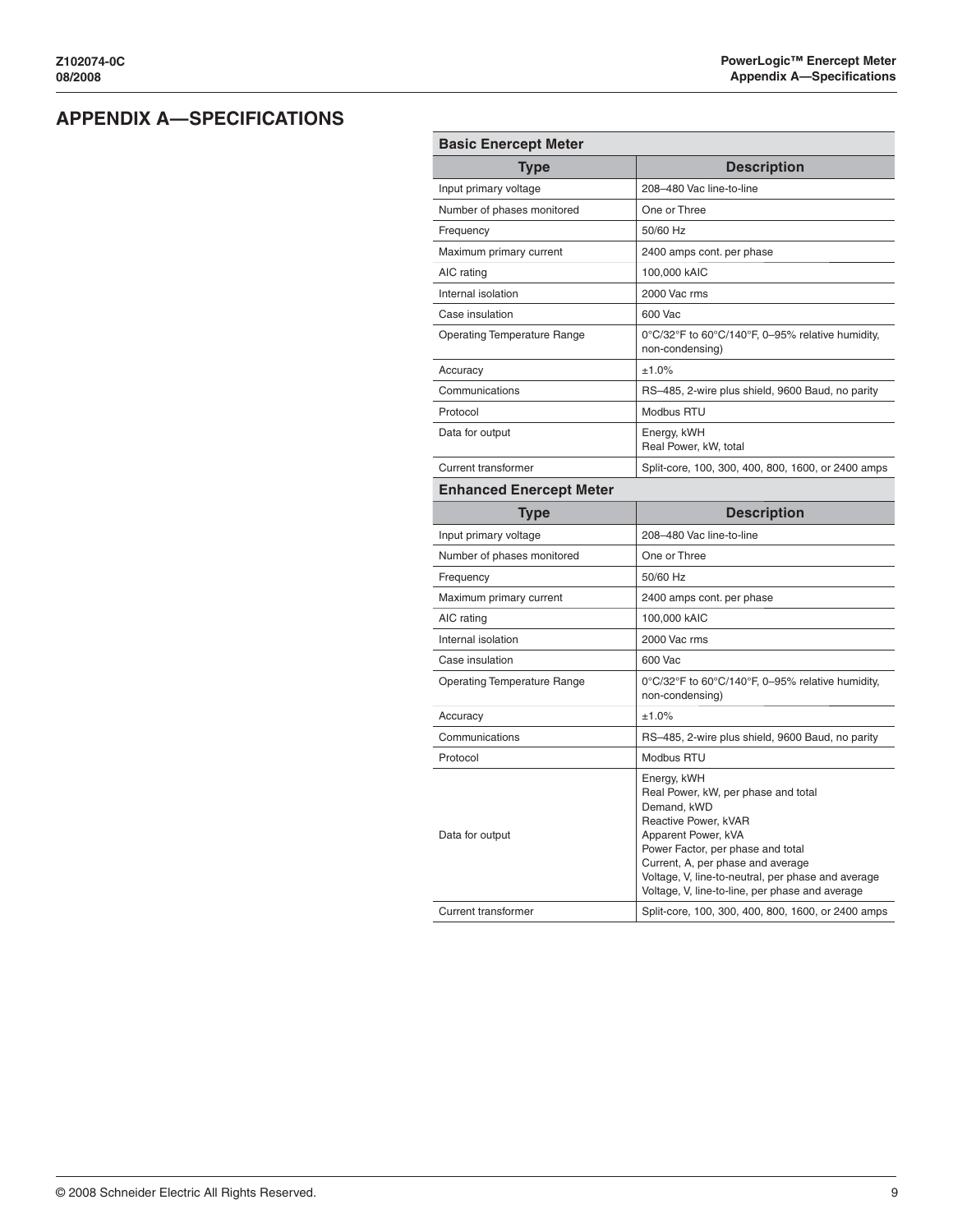## <span id="page-13-0"></span>**APPENDIX B—DIMENSIONAL DRAWINGS**



**Figure 9 Enercept meter dimensions**

| <b>Small Meter</b>               |                   | <b>Medium Meter</b>              |                                                      |
|----------------------------------|-------------------|----------------------------------|------------------------------------------------------|
| <b>100 Amp</b><br><b>300 Amp</b> |                   | <b>400 Amp</b><br><b>800 Amp</b> | <b>800 Amp</b><br><b>1600 Amp</b><br><b>2400 Amp</b> |
| A                                | 3.75 in. (95 mm)  | 4.90 in. (124 mm)                | 4.90 in. (124 mm)                                    |
| B                                | 1.51 in. (38 mm)  | 2.89 in. (73 mm)                 | 5.50 in. (140 mm)                                    |
| C                                | 1.25 in. (32 mm)  | 2.45 in. (62 mm)                 | 2.45 in. (62 mm)                                     |
| D                                | 1.13 in. (29 mm)  | 1.13 in. (29 mm)                 | 1.13 in. (29 mm)                                     |
| E                                | 3.91 in. (99 mm)  | 5.20 in. (124 mm)                | 7.88 in. (200 mm)                                    |
| F                                | 4.75 in. (121 mm) | 5.91 in. (150 mm)                | 5.92 in. (150 mm)                                    |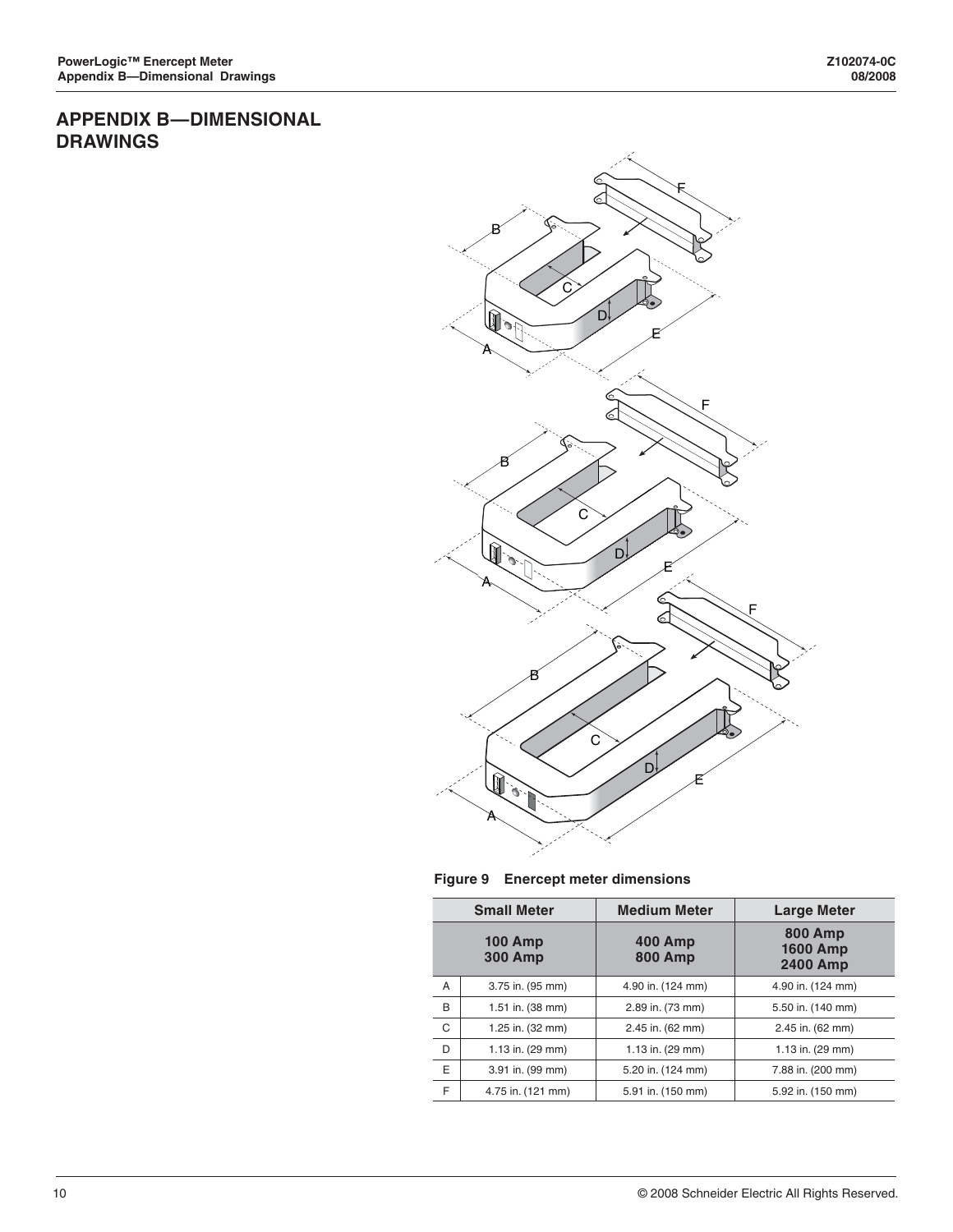## <span id="page-14-0"></span>**APPENDIX C—COMMUNICATIONS Connect**

Enercept meters can be connected to a serial communications port on a personal computer (see Figure 10 below). To do this, connect the meters to an RS-232 to RS-422/RS-485 converter, which is connected to the personal computer.

Connect up to 32 2-wire Modbus devices. See "Length of the Communications Link" below for limitations on the length of the daisy-chain. Terminate the last device on the daisy-chain. See "Terminating the Communications Link" on page 12.



**Length of the Communications Link**

### **Daisy-Chaining Devices**

**Figure 10 Enercept meters connected to a PC's serial port.**

The length of the communications link—that is, the total length of the communications cable from the personal computer or interface to the last device on the daisy-chain—depends on the number of devices on the daisy-chain. For a daisy-chain with 1–16 devices operating at 9600 baud, the maximum length is 10,000 ft. (3,048 m). For a daisy-chain with 17–32 devices, the maximum length is 4,000 ft. (1,219 m).

Each Enercept meter has a 3-position plug-in RS-485 terminal block (Figure 12 on page 12) for connection to a 2-wire Modbus communications link. On the Enercept meter, the communications connections are labeled +, –, and S (shield). To create the communications link, daisy-chain devices using a twisted, shielded pair wire such as Belden 1120A.

**NOTE:** Enercept meters communicate via 2-wire RS-485 communications with no parity. POWERLOGIC circuit monitors and power meters communicate via 4-wire RS-485 communications with even parity. You can add Enercept meters to a POW-ERLOGIC communications link using a 4-wire to 2-wire converter (see Figure 11 on page 12).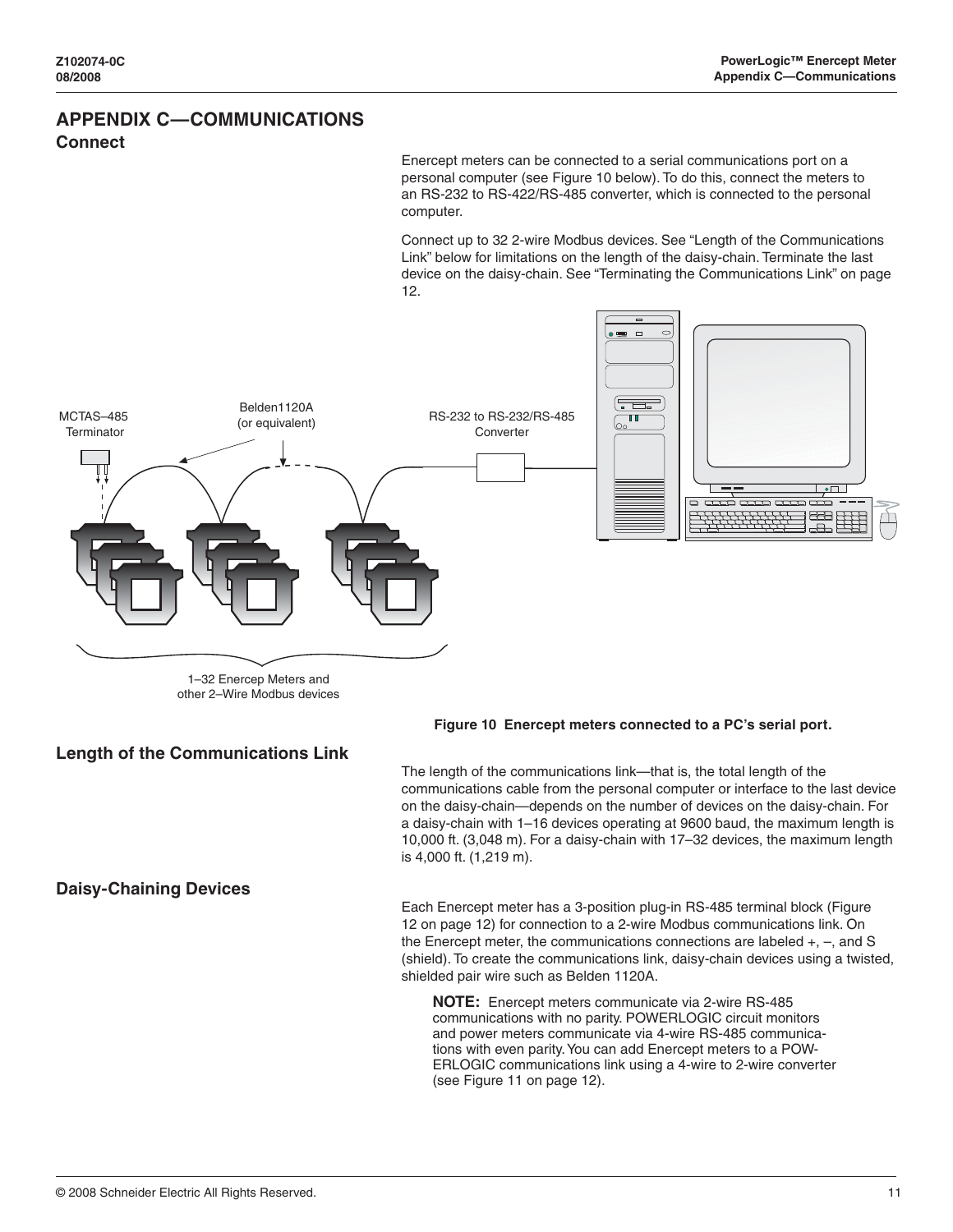<span id="page-15-0"></span>

### **Figure 11 Enercept meters added to a 4-wire communications link with Enercept Network Adapter or an Enercept Display Interface.**

To daisy-chain an Enercept meter to another Enercept meter or 2-wire Modbus device, do the following:

- 1. Strip back the cable sheath 2" (51 mm) on each end of the cable, and strip back the insulation 0.25" (6 mm) from the end of each wire.
- 2. Wire the  $+$  terminal of the Enercept meter to the  $+$  terminal of the next device, wire the – terminal to the – terminal, and wire shield to shield (see Figure 12 below).



**Figure 12 Connecting communications wires to the RS-485 terminal block.**

To ensure reliable communications, terminate the last device on the RS-232 communications link (see Figure 10 on page 11 and Figure 11 on page 12). If an Enercept meter is the last device on the communications link, terminate it as follows:

1. Using a wire clipper, clip off two of the four wires on the MCTAS-485 terminator (Figure 13 on page 13, B). It does not matter whether you clip the left pair or right pair.

### **Terminating the Communications Link**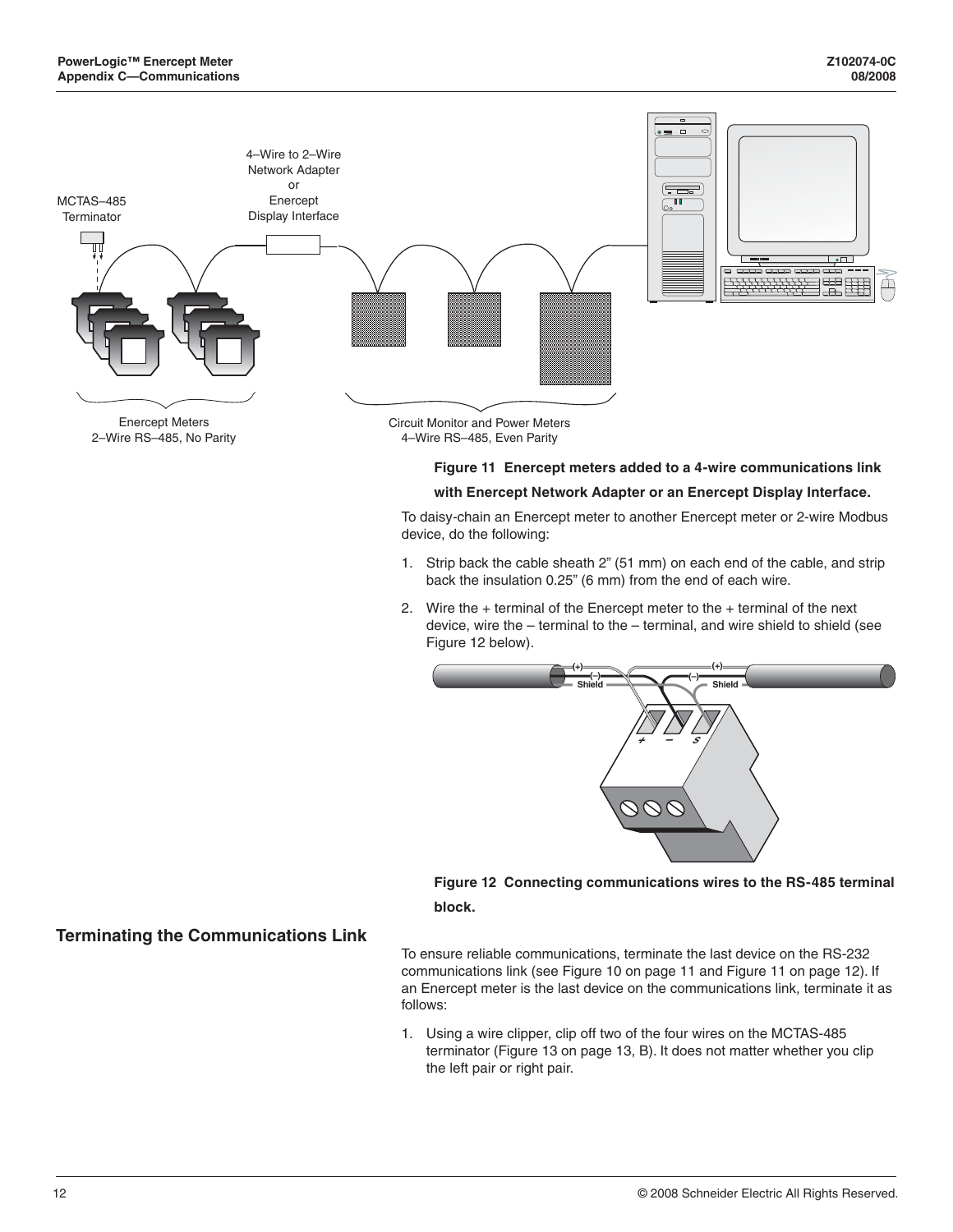- <span id="page-16-0"></span>2. Insert the two remaining wires into the  $+$  and  $-$  holes on the Enercept meter's removable RS-485 terminal block (Figure 13 below, A).
- 3. Using a small flat blade screwdriver, tighten the connector's screws.
- 4. Plug the communications connector into the communications port of the last meter on the daisy-chain.



**Figure 13 Installing the MCTAS-485 terminator.**

**Using Enercept Meters with PowerLogic System Manager Software (SMS)**

> The Enercept Meter Device Support Install is available for SMS 3.1 and newer versions. This device support provides communications setup and viewing capabilities within tables, meters, bar charts, and trending.

The following rules apply when using Enercept in an SMS system:

- 1. When using the Enercept meter on the same daisy chain as the device using POWERLOGIC protocol (circuit monitors and power meters), address 16 must not be used for the Enercept meters, and address 0 or 1 must not be used for the POWERLOGIC protocol devices.
- 2. POWERLOGIC circuit monitors on the same daisy chain as Enercept meters must have firmware version 17.008 or above.
- 3. The Enercept meter provides an unsigned value for power factor. Since the "Instantaneous Readings" table recognizes only a signed register for power factor, the value for Enercept meters will be shown as "N/A." An "Enercept Power Factor Summary" table is available.
- 4. To reset kWHRS or Peak Demand (kWD), go to Read/Write Registers (Control > Diagnostics > Read/Write Registers).
- 5. To reset kWh, choose the Enercept meter that you want to reset. Input register #39 and a value of 2, then click on the "Write" button.
- 6. To reset peak demand, input register #39 and a value of 4, then click on the "Write" button.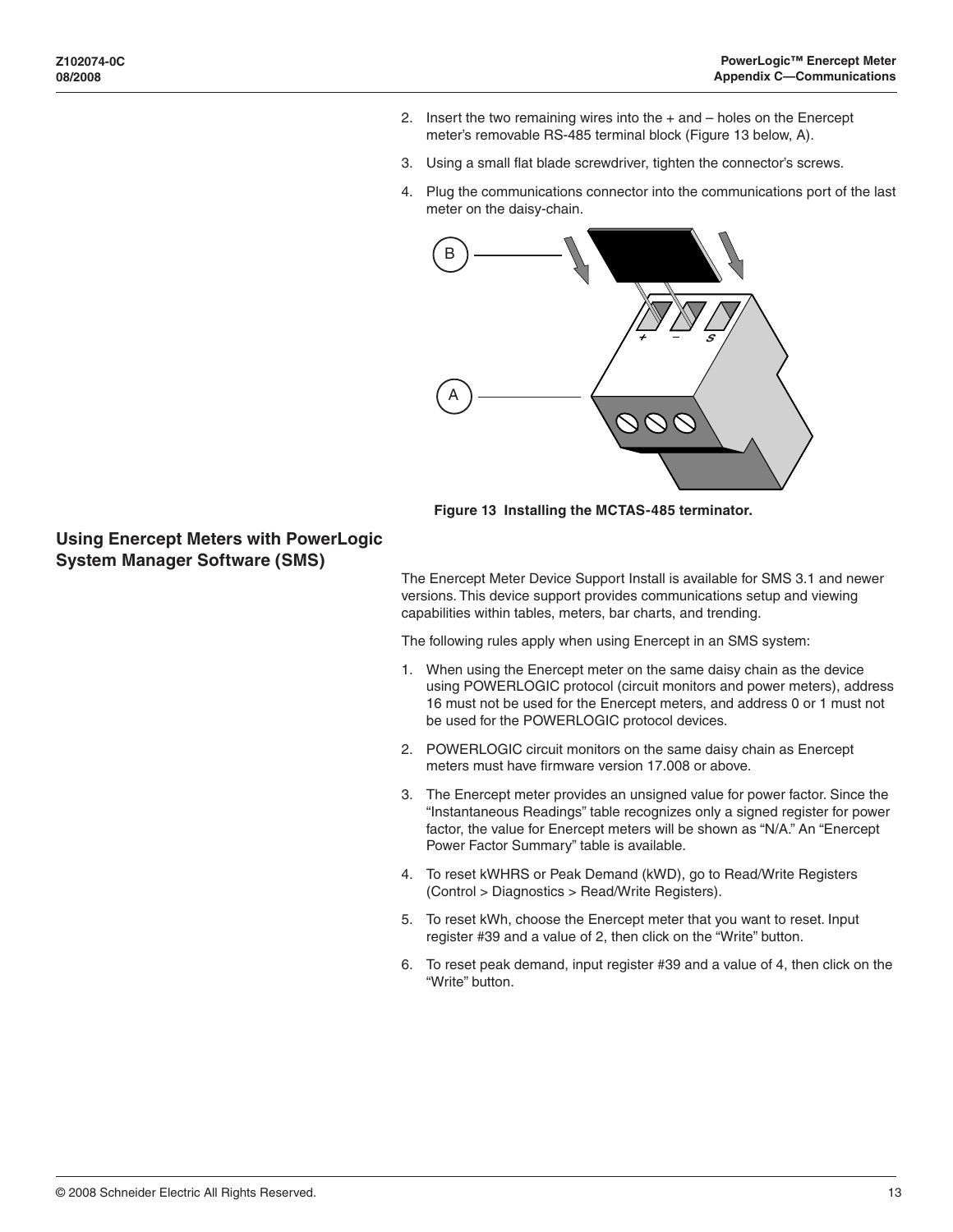## <span id="page-17-0"></span>**APPENDIX D—ION SETUP**

### **Configuring System Type**

This section provides basic instructions for using ION Setup to configure the Enercept.

To use ION Setup to configure the Enercept:

1. Start ION Setup.

### **Figure 14 ION Setup start page**

| <b>Network Viewer</b>                                    |                             |
|----------------------------------------------------------|-----------------------------|
| <del>.</del><br>System)<br>ы<br>⊡- <b>鳳 ALANA</b> C21279 | 鳳ALANAC21279<br>  ∰ Group 1 |
|                                                          |                             |

- 2. Click View > Setup Screens.
- 3. Select the Enercept from the list in the left pane. The Basic Setup icon will appear in the right pane. Double click on the Basic Setup icon to display the set up parameters dialog box.

### **Figure 15 Enercept ION Setup Parameters**

| Group 1 - Enercept : Basic Setup |                                                                  |                                                  | $\vert x \vert$          |
|----------------------------------|------------------------------------------------------------------|--------------------------------------------------|--------------------------|
| Setup                            |                                                                  |                                                  |                          |
| Parameters:                      | System Type:<br>Number of Sub-Intervals:<br>Sub-Interval Length: | Three Phase (Wye)<br>$\overline{3}$<br>5 minutes | Insert<br>Delete<br>Edit |
|                                  |                                                                  |                                                  |                          |
|                                  | Send                                                             | Cancel                                           | Help                     |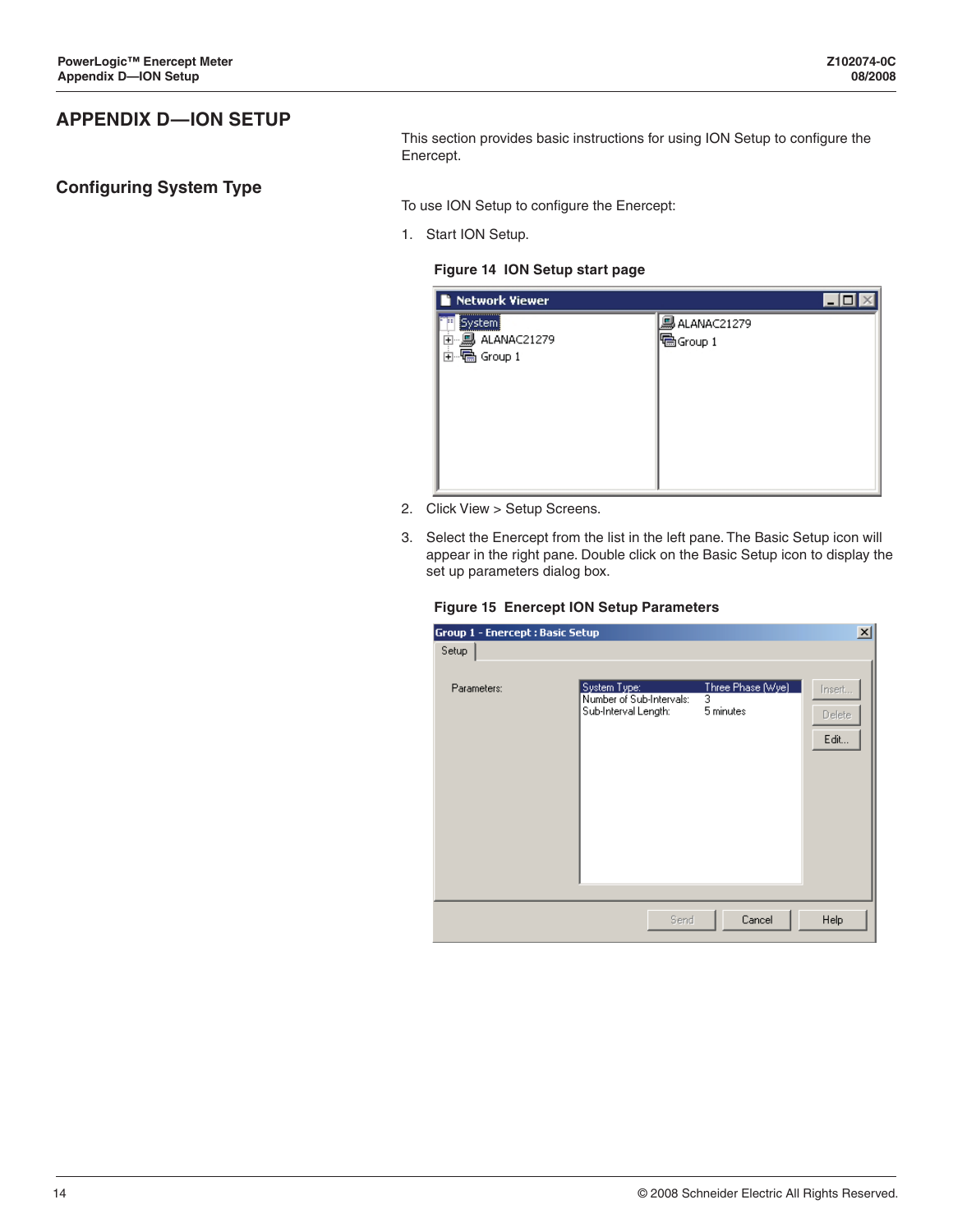<span id="page-18-0"></span>4. Double-click the "System Type" icon in the dialog box. The System Type dialog box will appear.

**NOTE:** System Type is only available on Enercept Enhanced version meters.

### **Figure 16 System Type Dialog Box**

| Select System Type <sub>.</sub> |  |
|---------------------------------|--|
|                                 |  |
| Three Phase [Wye]               |  |
| Single Phase (2 Wire)           |  |
| Single Phase (3 Wire)           |  |
| Three Phase (Delta)             |  |
| Three Phase (Wye)               |  |

- 5. Select "Single Phase, 2 Wire". "Single Phase, 3 Wire", "Three Phase Delta", or "Three Phase Wye" from the drop-down list, then click "OK."
- 6. When you finish making Basic Setup changes, click "Send" in the Basic Setup dialog box to save the changes.

Demand Setup is only available on Enercept Enhanced version meters.

To configure Enercept demand in ION Setup:

- 1. Double-click "Number of Sub-Intervals" in the setup parameters dialog box..
- 2. To configure the number of sub-intervals, select "Number of Sub-intervals" in the "Parameters" list, then click "Edit." The dialog box for the setting you selected will appear.

### **Figure 17 Number of Sub-intervals Configuration Dialog Box**

| <b>Enter Number of Sub-intervals</b> |  |
|--------------------------------------|--|
|                                      |  |
| Cancel                               |  |

- 3. Enter the number of sub-intervals you require, then click "OK."
- 4. To configure the length of sub-intervals, select "Sub-interval Length" in the "Parameters" list, then click "Edit." The dialog box for the setting you selected will appear.

#### **Figure 18 Sub-interval Length Configuration Dialog Box**

| <b>Select Sub-Interval Length</b> |  |
|-----------------------------------|--|
| 5 minutes                         |  |
| Sync to Comm<br>minute            |  |
| 2 minutes<br>5 minutes            |  |
| 10 minutes<br>15 minutes          |  |

- 5. Select the desired sub-interval length from the drop down box and click "OK."
- 6. After setting the setting(s), click "Send" in the Demand Setup dialog box to save the changes.

### **Configuring Demand Setup**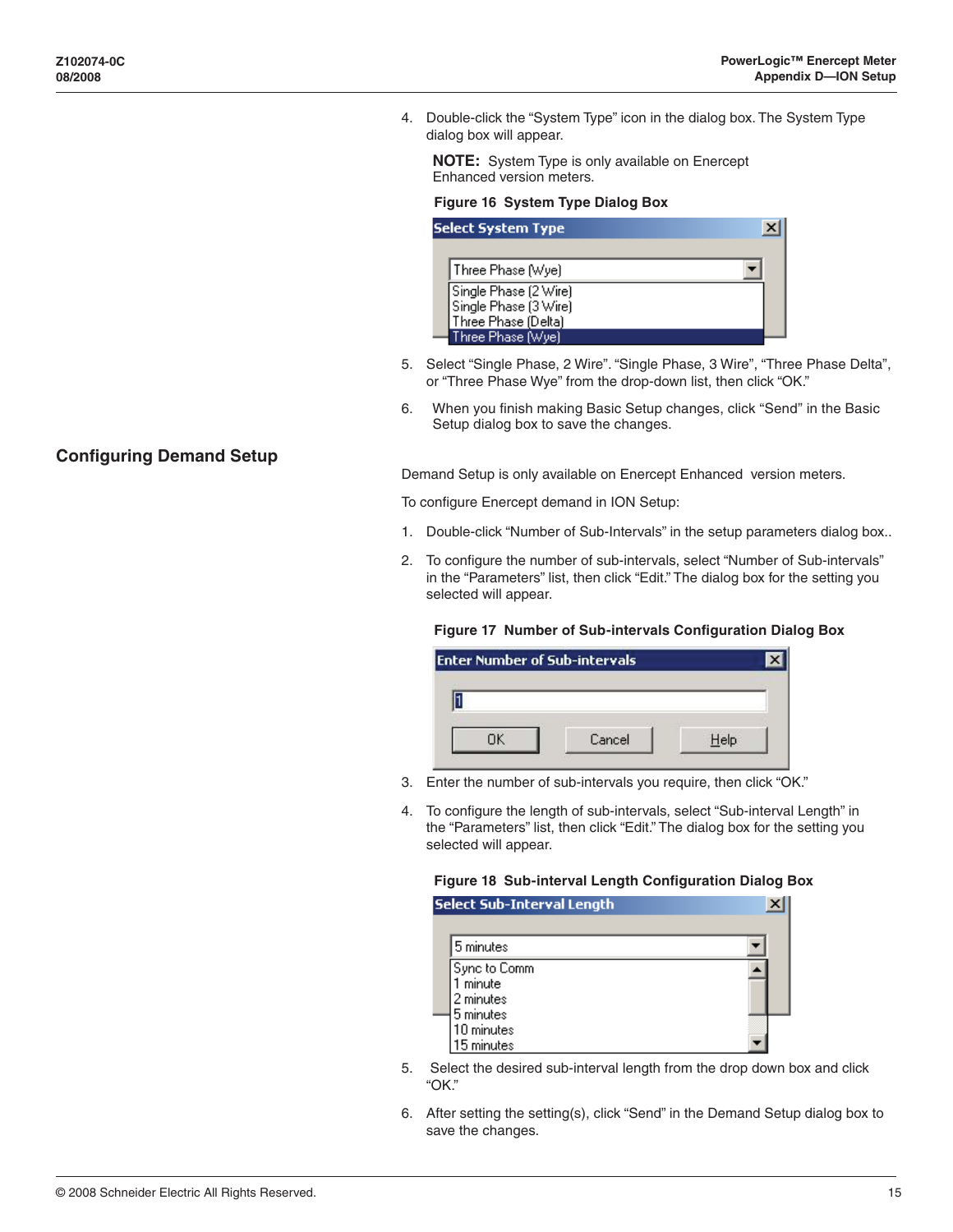### <span id="page-19-0"></span>**Resetting Demand and Energy Values**

To reset demand or energy on the Enercept meter:

1. Select View > Data Screens, then double-click the "Real Time" icon. The real time measurements screen will appear..

#### **Figure 19 Real Time Measurements**

| Schneider Electric ION Setup - [Group 1 - Enercept : RealTime] |                                            |                                   |         |         |
|----------------------------------------------------------------|--------------------------------------------|-----------------------------------|---------|---------|
| File Edit View Insert Tools Window Help                        |                                            |                                   |         |         |
| R<br>$\blacksquare$ $\blacksquare$<br>4軸                       | $\sigma_{\rm eff}^{\rm eq}$<br>$\Box$<br>扉 | <b>Q</b><br>39F<br>$\circledcirc$ |         |         |
| Device Readings                                                |                                            |                                   |         |         |
| 10/31/2008 9:55:17 AM                                          | Total                                      | Phase A                           | Phase B | Phase C |
| Volts L-N                                                      | 87.703                                     | 115.250                           | 120.203 | 27.688  |
| Volts L-L                                                      | 139.813                                    | 203.813                           | 113.594 | 102.094 |
| Amps                                                           | 71.250                                     | 96.711                            | 113.082 | 6.969   |
| kW                                                             | 19.387                                     | 8.078                             | 11.172  | 0.133   |
| <b>kVA</b>                                                     | 24.930                                     |                                   |         |         |
| <b>kVAR</b>                                                    | 15.676                                     |                                   |         |         |
| Power Factor                                                   | 0.778                                      | 0.725                             | 0.822   | 0.697   |
| Present kW Demand                                              | 19.230                                     | <b>Demand Period Reset</b>        |         |         |
| Minimum kW Demand                                              | 19.105                                     |                                   |         |         |
| Maximum kW Demand                                              | 19.449                                     |                                   |         |         |
| Peak kW Demand                                                 | 41.523                                     | Peak Demand Reset                 |         |         |
| kWh.                                                           | 1.653.828.000                              | <b>kWH</b> Reset                  |         |         |

2. To reset the demand or energy, click "Demand Period Reset," "Peak Demand Reset," or "kWH Reset" on the measurements screen. You will be prompted for your ION Setup Login password to perform the desired reset.

**NOTE:** The "Begin new demand sub-interval" and "Reset Peak Demand" options are only available on Enercept Enhanced version meters.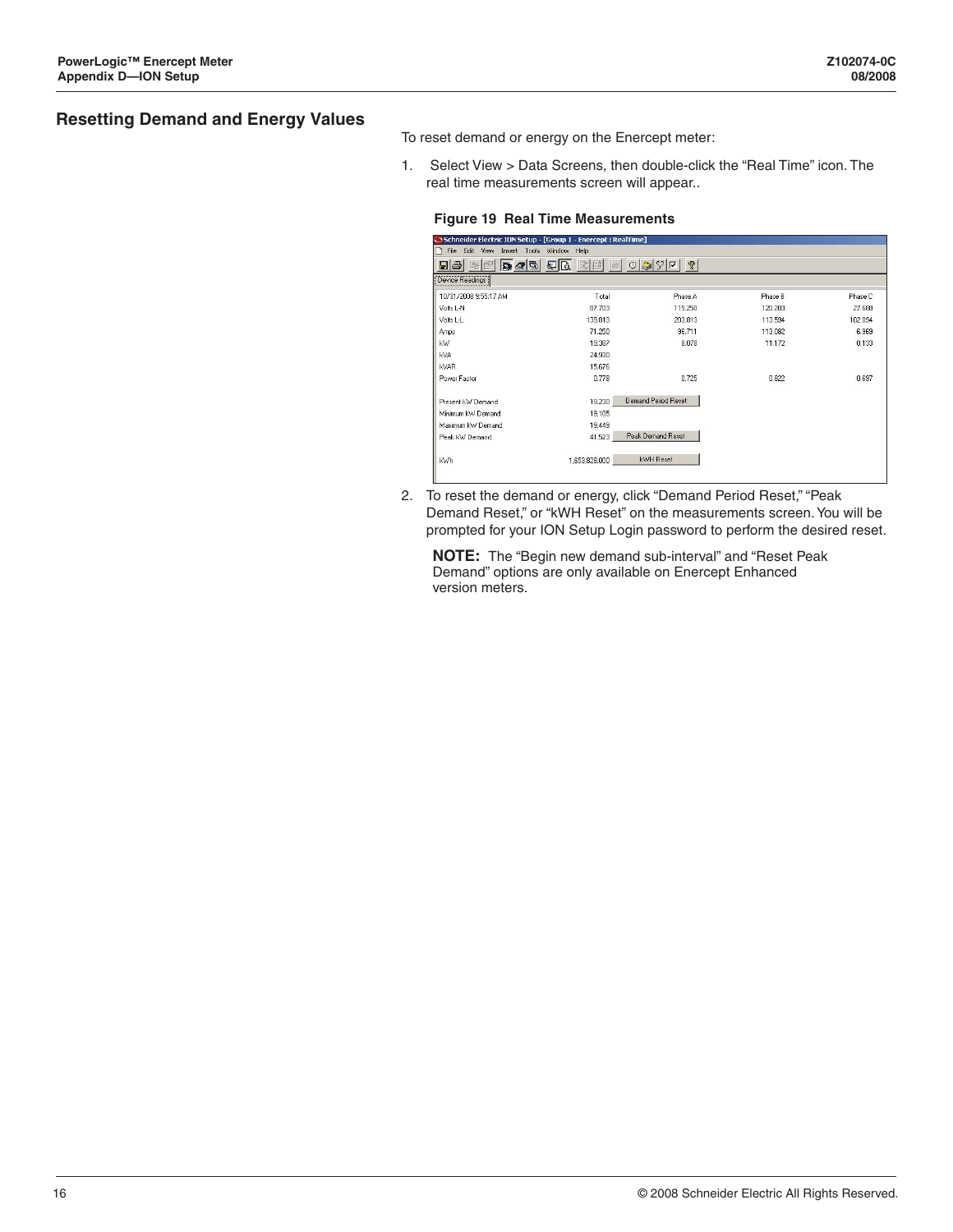## <span id="page-20-0"></span>**APPENDIX E—REGISTER LIST** Enercept Meter Enhanced Version, Point Map:

| <b>Configuration Registers</b>           |                                                                                                                                                                                    |              |  |  |
|------------------------------------------|------------------------------------------------------------------------------------------------------------------------------------------------------------------------------------|--------------|--|--|
| <b>Register</b>                          |                                                                                                                                                                                    |              |  |  |
| 36                                       | System Type<br>20 = Single Phase, 2–Wire<br>21 = Single Phase, 3-Wire<br>30 = Three Phase Delta<br>$40$ = Three Phase Wye                                                          |              |  |  |
| 37                                       | Sub-Interval Length<br>Sets the length of a sub–interval. Value is the number of seconds times 5<br>(for example, 15 minutes is 4500). For sync-to-comms, set this to zero.        |              |  |  |
| 38                                       | Number of sub-intervals per demand interval. Sets the number of sub-<br>intervals that make a single demand interval. Legal values are 1 to 6. For<br>block demand, set this to 1. |              |  |  |
| 39                                       | Command (bit mapped).<br>bit 0 (mask $1$ ) = Begin new demand sub-interval<br>bit 1 (mask 2) = Clear kWH accumulator<br>bit 2 (mask 3) = Reset peak demand                         |              |  |  |
| <b>Floating Point</b><br><b>Register</b> | <b>Description</b>                                                                                                                                                                 | <b>Units</b> |  |  |
| $257 - 258$                              | <b>Energy Consumption</b>                                                                                                                                                          | <b>kWH</b>   |  |  |
| $261 - 262$                              | <b>Real Power</b>                                                                                                                                                                  | kW           |  |  |
| 263-264                                  | <b>Reactive Power</b>                                                                                                                                                              | kVAR         |  |  |
| 265-266                                  | <b>Apparent Power</b>                                                                                                                                                              | <b>kVA</b>   |  |  |
| 267-268                                  | <b>Total Power Factor</b>                                                                                                                                                          |              |  |  |
| 269-270                                  | Voltage, line-to-line, average of 3                                                                                                                                                | Volts        |  |  |
| 271-272                                  | Voltage, line-to-neutral, average of 3                                                                                                                                             | Volts        |  |  |
| 273-274                                  | Current, average of 3                                                                                                                                                              | Amps         |  |  |
| 275-276                                  | Real Power, Phase A                                                                                                                                                                | kW           |  |  |
| 277-278                                  | Real Power, Phase B                                                                                                                                                                | kW           |  |  |
| 279-280                                  | Real Power, Phase C                                                                                                                                                                | kW           |  |  |
| 281-282                                  | Power Factor, Phase A                                                                                                                                                              |              |  |  |
| 283-284                                  | Power Factor, Phase B                                                                                                                                                              |              |  |  |
| 285-286                                  | Power Factor, Phase C                                                                                                                                                              |              |  |  |
| 287-288                                  | Voltage, Phase A-B                                                                                                                                                                 | Volts        |  |  |
| 289-290                                  | Voltage, Phase B-C                                                                                                                                                                 | Volts        |  |  |
| 291-292                                  | Voltage, Phase A-C                                                                                                                                                                 | Volts        |  |  |
| 293-294                                  | Voltage, Phase A-N                                                                                                                                                                 | Volts        |  |  |
| 295-296                                  | Voltage, Phase B-N                                                                                                                                                                 | Volts        |  |  |
| 297-298                                  | Voltage, Phase C-N                                                                                                                                                                 | Volts        |  |  |
| 299-300                                  | Current, Phase A                                                                                                                                                                   | Amps         |  |  |
| 301-302                                  | Current, Phase B                                                                                                                                                                   | Amps         |  |  |
| 303-304                                  | Current, Phase C                                                                                                                                                                   | Amps         |  |  |
| 305-306                                  | Present Demand Sub-Interval                                                                                                                                                        | kW           |  |  |
| 307-308                                  | Minimum Demand                                                                                                                                                                     | kW           |  |  |
| 309-310                                  | Maximum Demand                                                                                                                                                                     | kW           |  |  |
| 311–312                                  | <b>Present Demand</b>                                                                                                                                                              | kW           |  |  |
| 313-314                                  | Peak Demand                                                                                                                                                                        | kW           |  |  |
| 317–318                                  | CT Size (100, 300, etc.)                                                                                                                                                           | Amps         |  |  |
| 319 - 320                                | Count of kWH Resets                                                                                                                                                                |              |  |  |
| 321-322                                  | <b>Count of Peak Demand Resets</b>                                                                                                                                                 |              |  |  |
| 323-324                                  | Count of Sub Intervals                                                                                                                                                             |              |  |  |
| 325-326                                  | Count of Number Readings in Present Sub-Interval                                                                                                                                   |              |  |  |